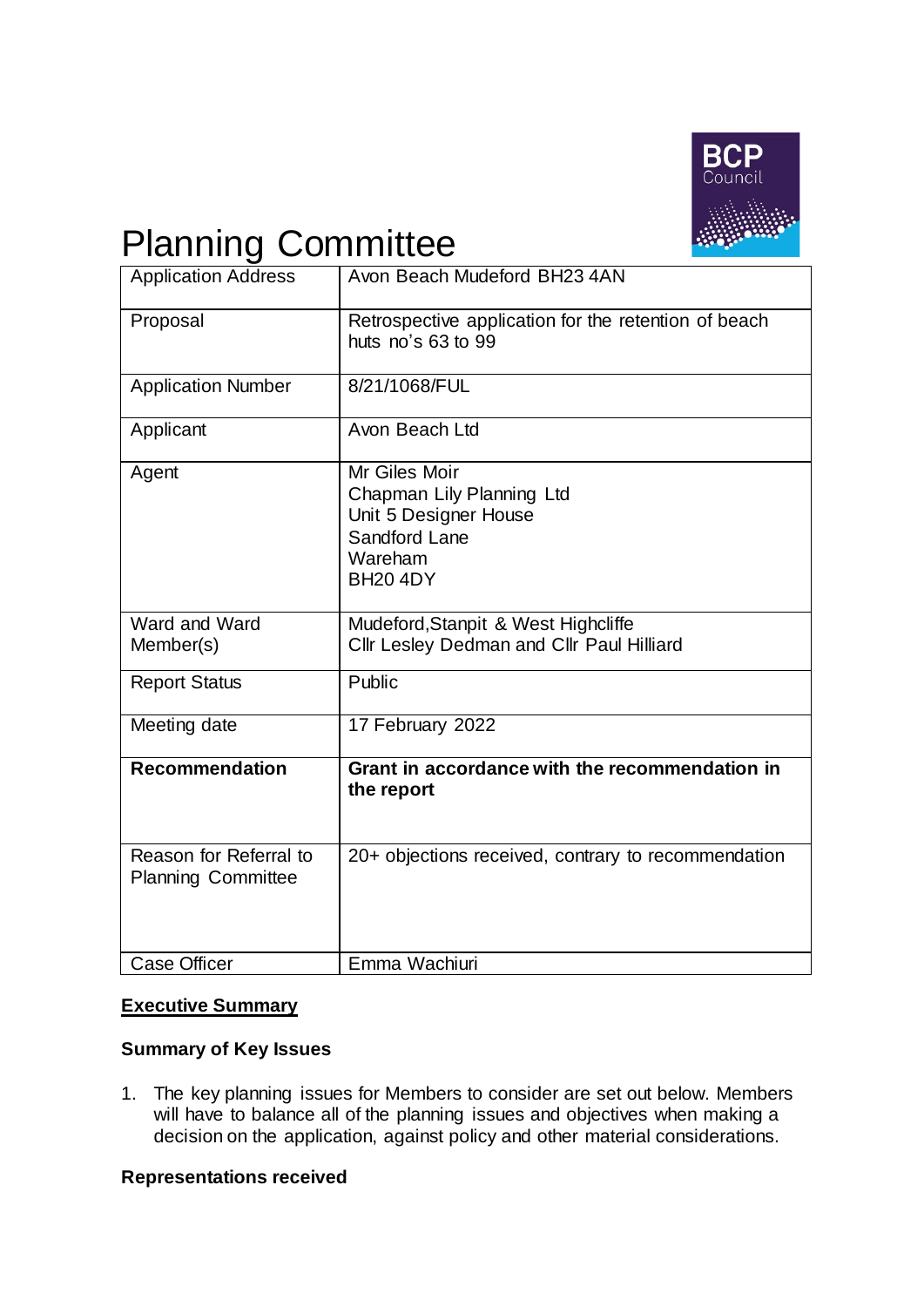2. 126 representations have been received. A summary of the 88 objections, and 38 support letters have been provided within the consultation section of the report. 

## **Principle of development**

3. The application is retrospective. The site is in a busy seafront position close to a number of existing beachfront facilities where there are a number of existing beach huts. The extension of these existing huts is acceptable in principle.

## **Design, Layout and form**

4. This part of the beach is characterised by a large number of existing beach huts. The forward extension of the existing huts and the construction of small decked area to the front has an acceptable impact on the character and appearance of the area. The character of the Mudeford Quay Conservation Area will be preserved.

## **Highway Safety**

5. The promenade in front of the huts within the application site is not a public right of way and is not part of the public highway. The extended beach huts have an acceptable impact on highway safety.

## **Flood Risk**

6. The site lies within Flood Zone 2. However, the proposals are defined as water-compatible development and are therefore acceptable under Policy ME6.

## **Description of Proposal**

- 1. This application seeks permission retrospectively for the retention of beach huts no.s 63 to 99 at Avon Beach. Beach huts 63 to 99 have already been extended forward over the last few years and have a depth of 4.2m. The beach huts have a small decked area measuring 1.3sqm at the front.
- 2. The application follows the refusal of App. No. 8/21/0346/FUL against the recommendation to approve. This application was for a larger site to include proposed works to enlarge beach huts 23 – 62 as well as regularise existing extensions to huts 63 – 99.
- 3. The previous application was refused for the following reasons;

The beach huts, by reason of their extended size and further intrusion onto the promenade are considered to result in overdevelopment that would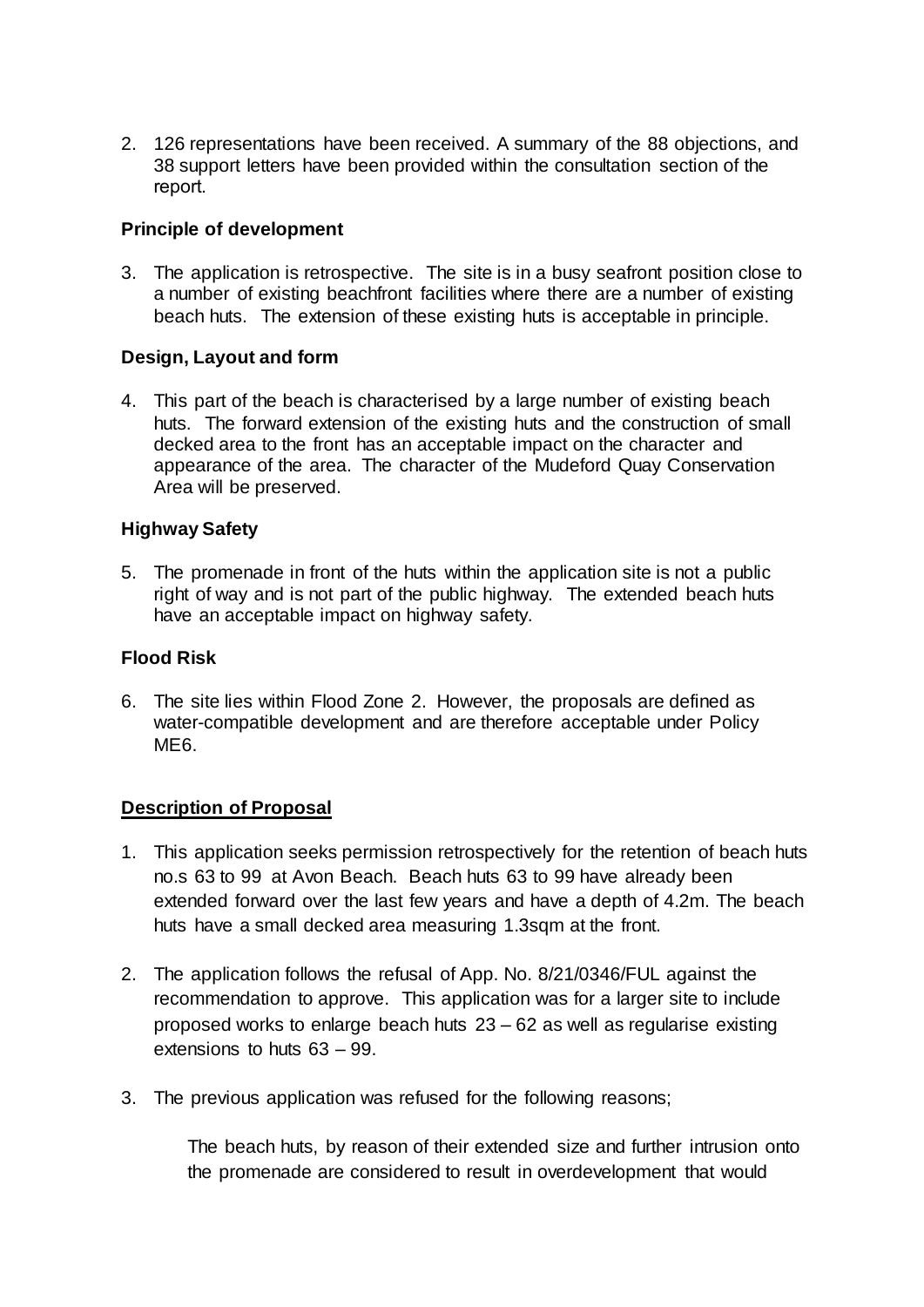harm the visual amenities of this seafront locality. The width of the promenade would be reduced preventing access for all users of this space and seating, tables and other beach paraphernalia placed beyond the beach huts would create obstructions for walking, cycling, pushchairs, wheelchairs and scooters. As such, the proposal is considered to be contrary to Policies KS11 and HE2 of the Christchurch and East Dorset Local Plan - Core Strategy (2014).

4. Whilst this current application seeks to regularise the existing extended beach huts 63 – 99, there is a concurrent application proposing the forward extension of huts  $23 - 62$  also on this agenda  $(8/21/1040/FUL)$ .

## **Site and Surroundings**

- 5. The application site forms part of the promenade along Avon Beach. Beach huts are a common feature of this locality and many parts of the BCP coastline. The promenade which sits lower than the above embankment and highway is within the Mudeford Quay Conservation Area and has a backdrop of mature trees which are protected by virtue of their location within the Conservation Area.
- 6. To the west, the Noisy Lobster café is located along with outdoor seating, public toilets and Avon beach shop. There is a car park beyond this to the west and an additional car park to the north off Avon Run Road.
- 7. The promenade is publicly accessible; however, it is not a formal definitive right of way. A public footpath runs along the top of the coastal slope behind the beach and promenade along this stretch of Avon beach. It is not defined as public open space in the Local Plan either.
- 8. BCP Council are the landowners of the promenade; however, the applicant Avon Beach Ltd are the leaseholders of this area and the lease enables them to carry out development.

## 9. **Relevant Planning History:**

| 8/21/0346/FUL | Avon Beach Huts<br>Mudeford<br>Christchurch<br><b>BH23 4AN</b> | Part retrospective<br>application for (i) the<br>retention of beach<br>huts no.s 63 to 99,<br>and (ii) proposed<br>forward extension of<br>beach huts 23 to 62 | Refused<br>contrary to<br>officer<br>recommen<br>d-ation to<br>approve | 06/10/2 |
|---------------|----------------------------------------------------------------|----------------------------------------------------------------------------------------------------------------------------------------------------------------|------------------------------------------------------------------------|---------|
| 8/17/1748/FUL | Avon Beach,<br>Mudeford,<br>Christchurch,<br>Dorset, BH23 4AN  | To raise the middle<br>section of Avon<br><b>Beach Promenade</b><br>by 900mm over                                                                              | Granted                                                                | 19/10/1 |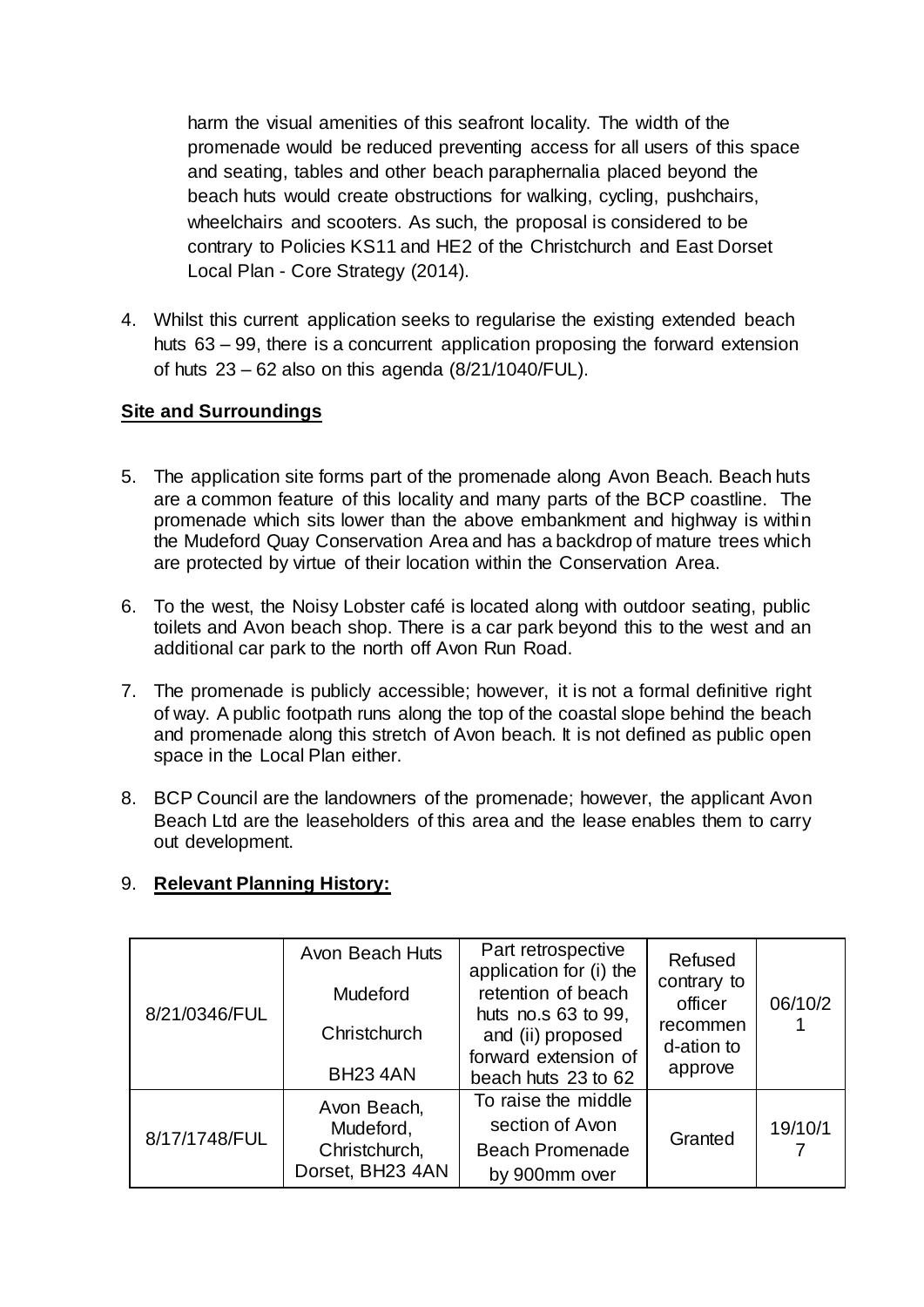|               |                 | approximately 250m                                               |                           |  |
|---------------|-----------------|------------------------------------------------------------------|---------------------------|--|
|               |                 | to improve flood and                                             |                           |  |
|               |                 | coastal erosion risk                                             |                           |  |
|               |                 | protection by joining                                            |                           |  |
|               |                 | the new retaining                                                |                           |  |
|               |                 | structure into                                                   |                           |  |
|               |                 | existing raised                                                  |                           |  |
|               |                 | defence's at either                                              |                           |  |
|               |                 | end of the                                                       |                           |  |
|               |                 | promenade. No                                                    |                           |  |
|               |                 | change to its                                                    |                           |  |
|               |                 | present mixed                                                    |                           |  |
|               |                 | public usage.                                                    |                           |  |
|               |                 | New surfacing and<br>two bench seating<br>areas.                 |                           |  |
|               | Avon Beach      |                                                                  |                           |  |
| 8/21/1040/FUL | Mudeford        | Proposed forward<br>extension of beach<br>huts no.s $23$ to $62$ | Concurrent<br>application |  |
|               | <b>BH23 4AN</b> |                                                                  |                           |  |

#### 10. **Constraints:**

Conservation Area - 0.00m Flood Zone 2 current - 0.00m SSSI Impact Risk Zone - 0.00m Heathland 5km Consultation Area - 0.00m Rights of Way - 0.36m Airport Safeguarding - 0.00m Airport Safeguarding - 0.00m Coastal Area (Policy) - 0.00m Wessex Water Sewer Flooding - 0.00m Coastal Area (Open Spaces) - 29.49m Dorset Minerals Consultation Area - 25.44m Contaminated Land - Refuse Disposal - 174.54m

11. Conservation Area: With respect to any buildings or other land in a Conservation Area, special attention shall be paid to the desirability of preserving or enhancing the character or appearance of that area – section 72 - Planning (Listed Buildings and Conservation Areas) Act 1990.

## **Public Sector Equalities Duty**

- 12. In accordance with section 149 Equality Act 2010, in considering this proposal due regard has been had to the need to -
	- eliminate discrimination, harassment, victimisation and any other conduct that is prohibited by or under this Act;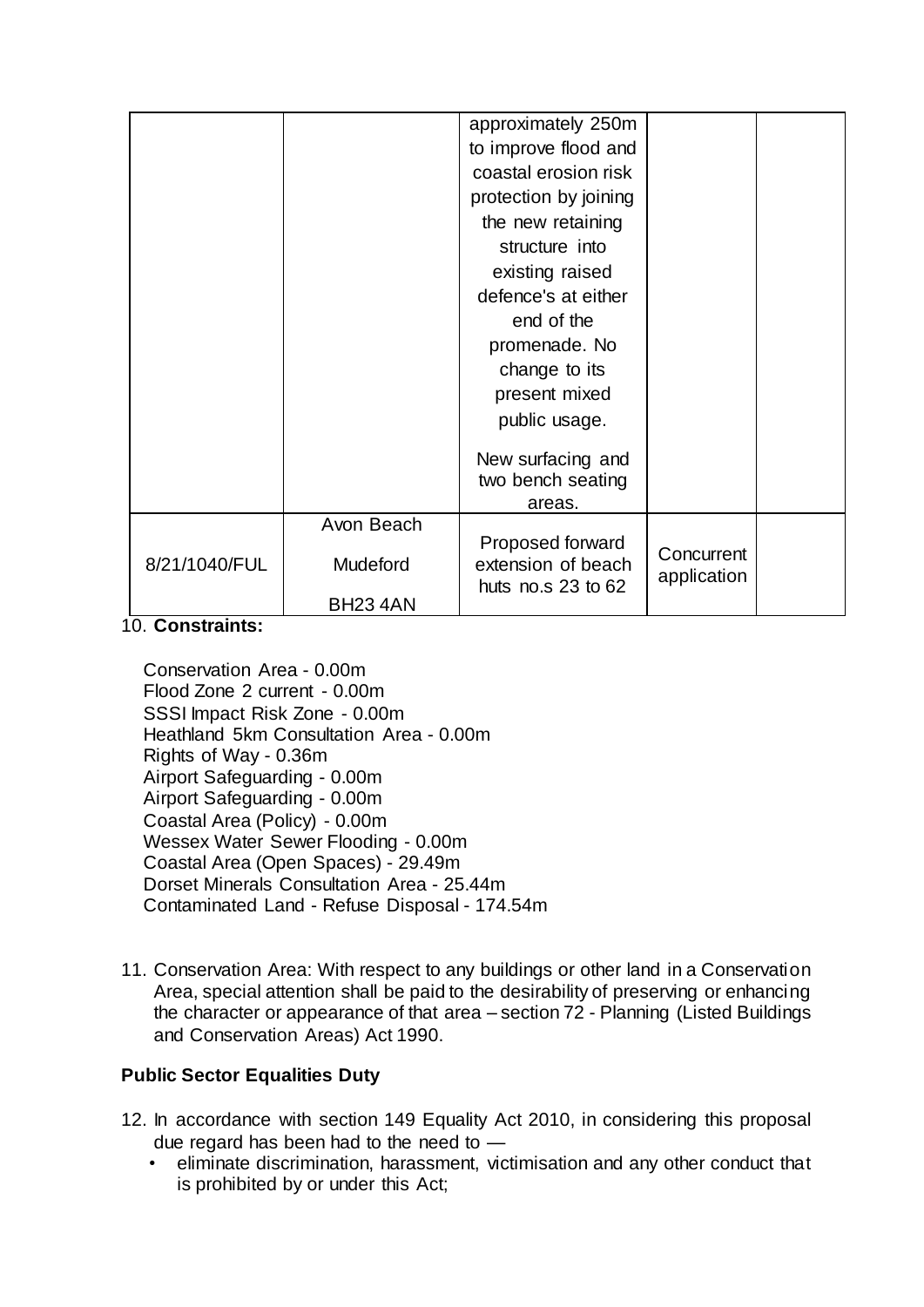- advance equality of opportunity between persons who share a relevant protected characteristic and persons who do not share it;
- foster good relations between persons who share a relevant protected characteristic and persons who do not share it.

## **Other relevant duties**

- 13. In accordance with section 40 Natural Environment and Rural Communities Act 2006, in considering this application, regard has been had, so far as is consistent with the proper exercise of this function, to the purpose of conserving biodiversity.
- 14. For the purposes of this application, in accordance with section 17 Crime and Disorder Act 1998, due regard has been had to, including the need to do all that can reasonably be done to prevent, (a) crime and disorder in its area (including anti-social and other behaviour adversely affecting the local environment); (b) the misuse of drugs, alcohol and other substances in its area; and (c) re-offending in its area.

## **Consultations**

## **BCP Trees & Landscaping**

15. " The work to extend the front of the beach huts has already been completed. The Officer could find no evidence that the trees to the rear of the huts have been damaged by this activity. Therefore, the Officer has no further comment on make on this retrospective application."

## **BCP Lead Flood Authority**

16. "We have no comment from an FCERM perspective. They propose to keep to prom clear for emergency vehicle access and that would be sufficient for any maintenance works we may want to do in future (would likely go along the beach in any case). The SMP policy here is to continue to defence (hold the line), and we undertake monitoring of beach levels to guide maintenance works such as beach recycling and groyne repairs."

## **BCP Environmental Health**

17. None received.

## **BCP Parks & Countryside**

18. None received.

## **BCP Conservation/Heritage**

19. None received.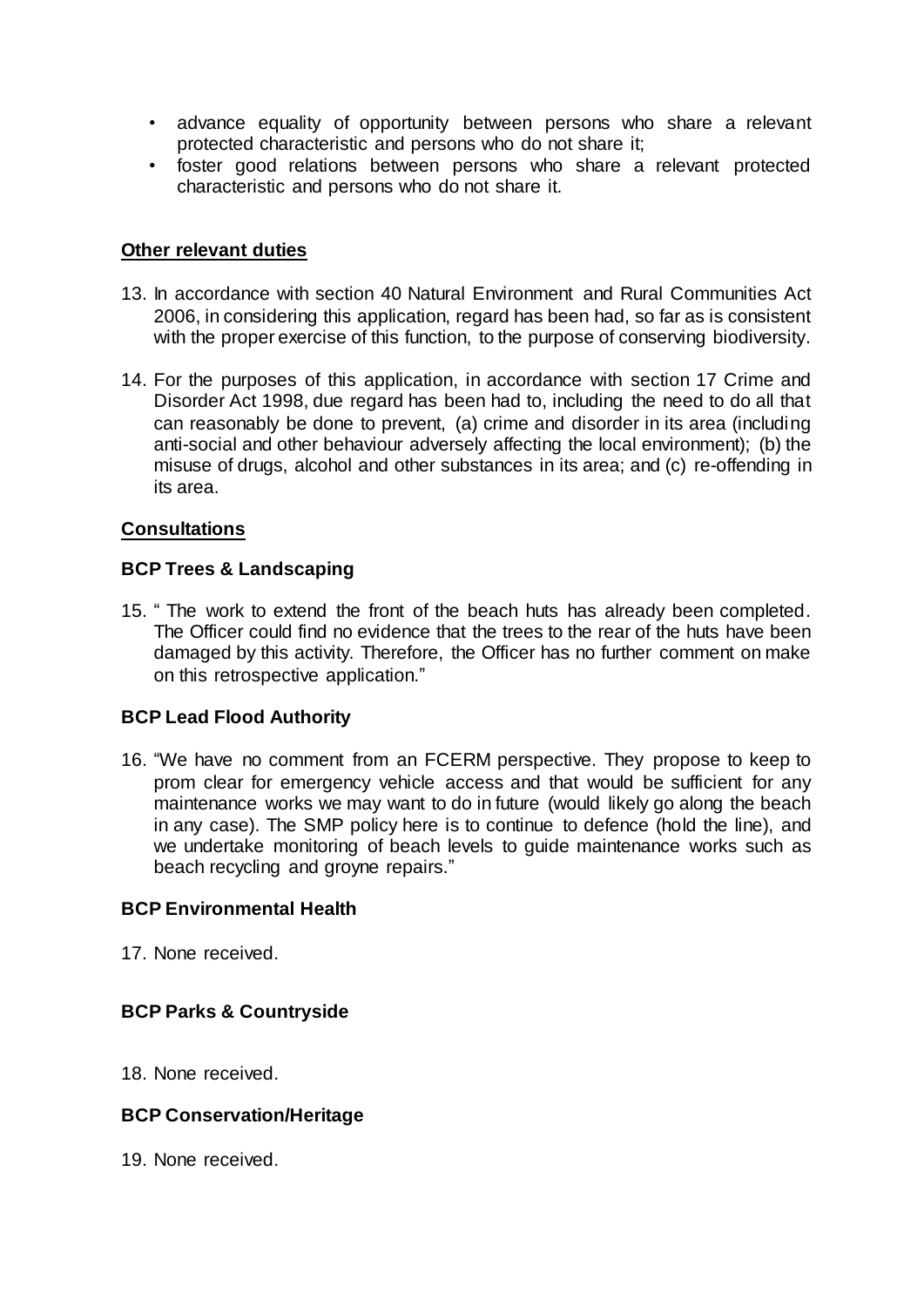## **Christchurch Town Council**

- 20. Objection on the following grounds:
- 21. " 1) due to the restriction of the effective width of the footway when taking into account beach-hut paraphernalia and the limitation upon emergency vehicle access and progress along the promenade which detracts upon the amenity of footpath users both contrary to policies HE2 and KS11 of the Christchurch and East Dorset Local Plan: Core Strategy.
- 22. 2) The proposal produces less than substantial harm to the Conservation Area but does not secure wider public benefits due to the reduction in the effective use of the promenade contrary to paragraph 202 of the NPPF and HE1 of the Christchurch and East Dorset Local Plan: Core Strategy."

## **BCP Rights of Way**

23. None received.

## **BCP Highways - Minor Dev**

- 24. " A previous part retrospective application for (i) the retention of beach huts No.s 63 to 99, and (ii) proposed forward extension of beach huts 23 to 62 at Avon Beach was refused at Planning Committee. The formal Decision Notice, dated 6th October 2021, stated that the reduction in width of the promenade was unacceptable and contrary to Policy KS11 – Transport and Development of the Christchurch and East Dorset Local Plan – Core Strategy (2014).
- 25. The Highway Authority is now aware of the emerging BCP Seafront Strategy which seeks to deliver sustainable investment in facilities, access and infrastructure and to establish a seafront environment promoting community use, wellbeing and inclusivity. This coupled with due regard to the committee decision above and upon further review of the operation and functioning of this section of promenade, the Highway Authority's comments are detailed below.
- 26. The section of promenade subject to this planning application is not formally recorded as a public right of way however, it is a designated European Long-Distance Path (E9) and as such, promoted for public use. Consequently, this forms part of the walking and cycling network within the BCP area.
- 27. Given that this section of promenade accommodates both pedestrians and cyclists, it constitutes a shared use path. Table 6-3 of the LTN 1/20 Cycle Design Guidance (2020, DfT) recommends minimum widths of 3m or 4.5m for shared use routes carrying up to 300 pedestrians per hour depending on whether the number of cyclists is less or greater than 300 per hour. Where a vertical feature greater than 600mm high exists, an additional 0.5m is required.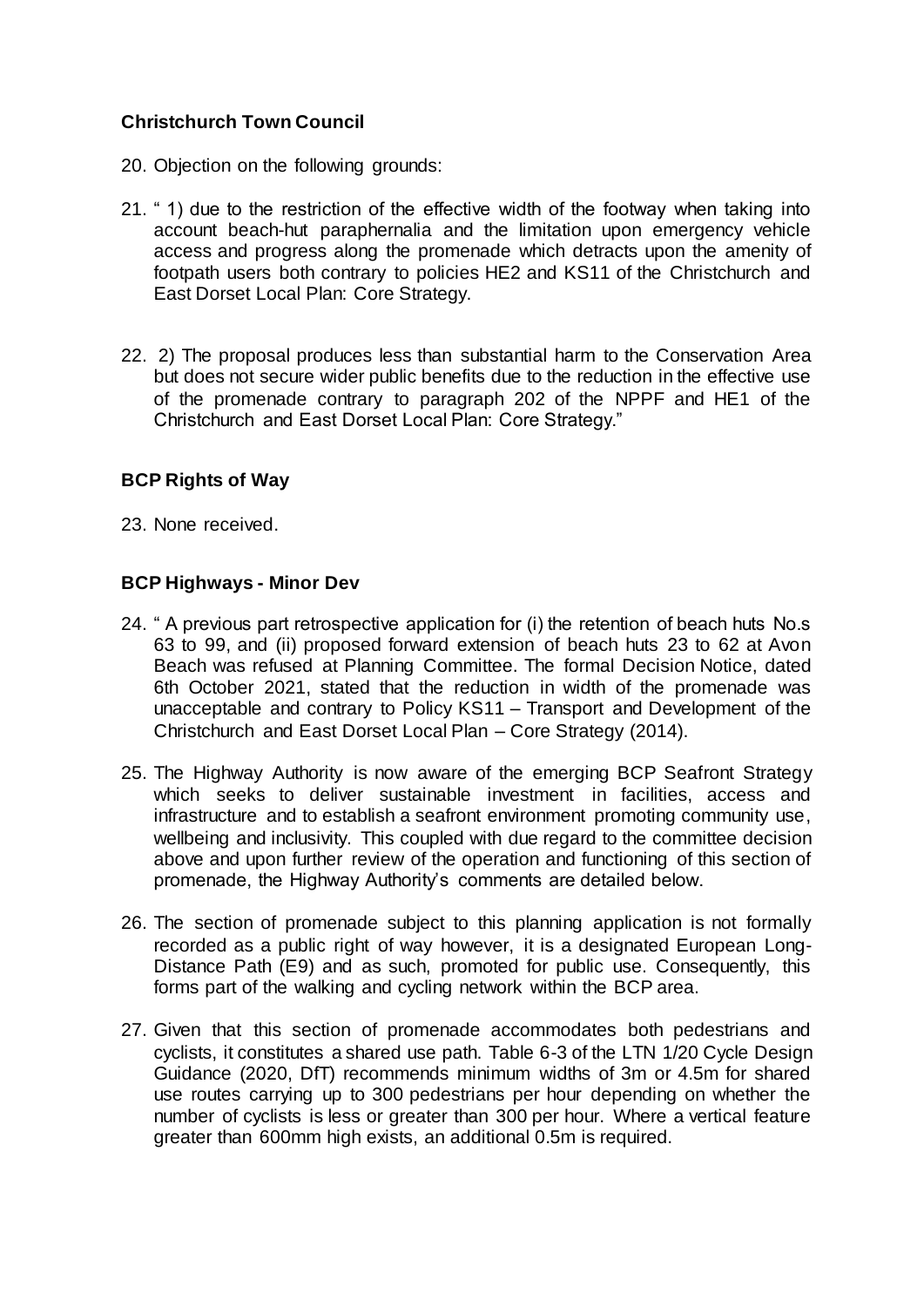- 28. It is unclear if this level of cycle activity occurs on a frequent basis however, it is important to note that pedestrian movements are likely to exceed these levels across summer months. Consequently, a basic minimum width of 4.5m is appropriate for a standard shared use route for this level of activity. Whilst no vertical features abut the path, the presence of beach hut steps and the edge of the promenade will prevent users from utilising the full width of the promenade thus an additional 0.5m overhang would be expected (ideally on either side) therefore, a minimum effective width of 5m-5.5m is required.
- 29. This existing section of promenade measures between 6.3m and 6.8m however, the frequent occurrence of beach hut visitors siting table and chairs in front of their respective huts reduces the available width for public use significantly. A reduction of approximately 2m would be considered likely thereby resulting in an available width of  $4.3m - 4.8m$ , well below the minimum width requirements detailed above.
- 30. This proposal would reduce the total width to between 5m and 5.6m which could potentially result in an effective width of 3m-3.6m which is significantly substandard for the volume of pedestrian and cycle traffic at this location. In light of the above, the existing section of promenade is already somewhat constrained and any further encroachment upon the width available for public use would be considered to compromise the existing walking and cycling network and is therefore unacceptable.
- 31. The Highway Authority recommends that the application be refused for the following reason. The proposed development, by reason of its extended size and further intrusion onto the promenade is considered to give rise to conditions prejudicial to local amenity. The promenade would be reduced to a substandard width to facilitate convenient, simultaneous, access for all thereby failing to help achieve the council's strategic objective of facilitating and increasing levels of walking and cycling and compromising the existing route network. The development is contrary to the aims of Paragraphs 110 and 112 of the National Planning Policy Framework (2021) which seek new development to provide safe and suitable access for all, to give priority first to pedestrian and cycle movements and to ensure appropriate opportunities to promote sustainable transport modes have been taken up, given the type of development and its location."

## **BCP Destination & Culture**

32. None received

## **Neighbour Comments:**

- 33. 88 representations have been received objecting to the scheme on the following grounds:
	- Overdevelopment and obstructive intrusion onto the promenade
	- Encroachment onto public right of way and public open space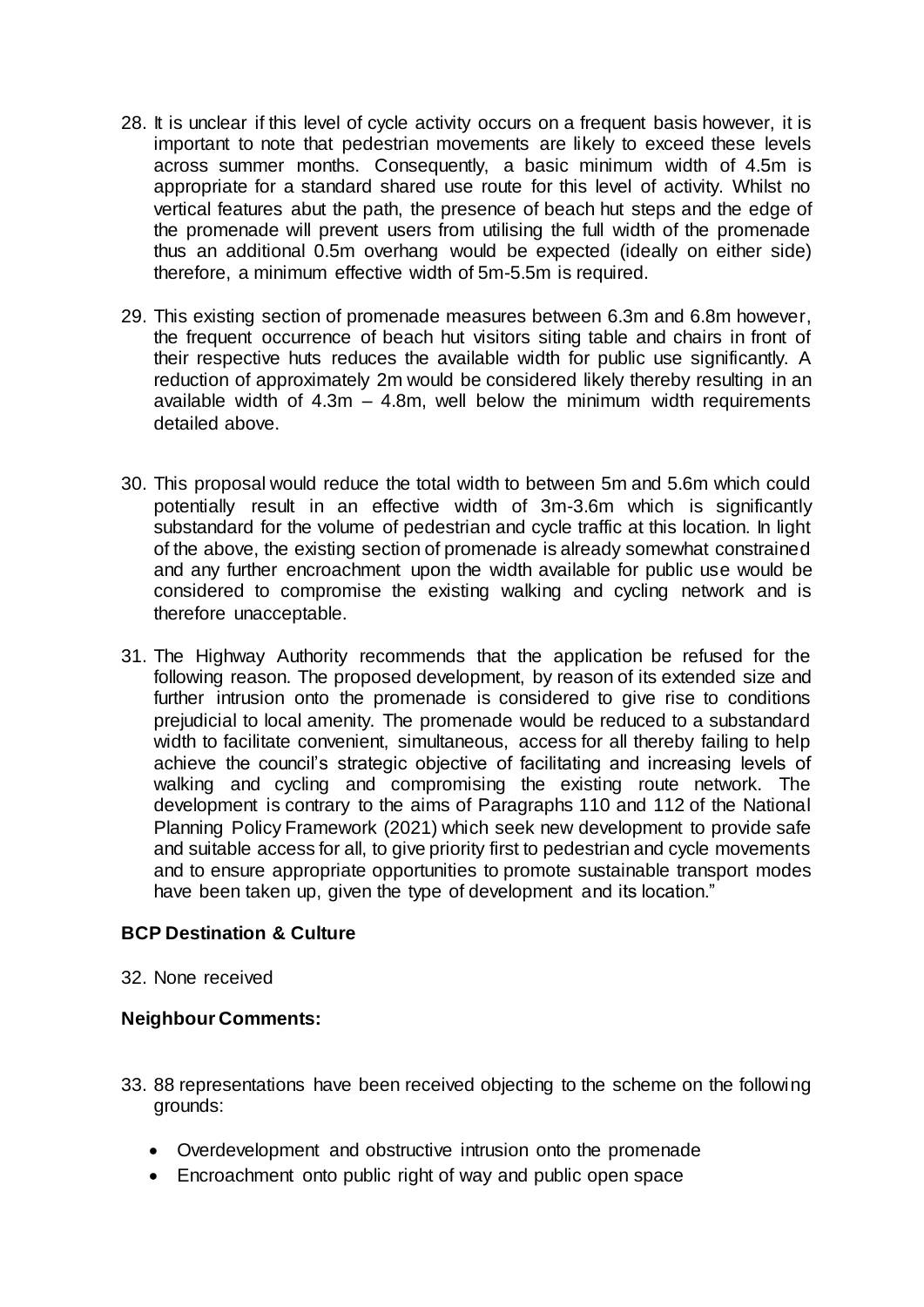- Encroachment onto Council owned land (*Officer note: Notice served on the Council as the land owner and certificate B signed on the application form)*
- Inadequate width for emergency vehicles and safe access for all users contrary to Policies KS11 and HE2 of the Christchurch Local Plan
- Encroachment of public land
- Extension to beach huts is in breach of planning application 8/17/1748 and no enforcement action taken.
- Out of keeping with the character of this seafront
- Will set a precedent
- No evident change to the previously refused application
- Parking and traffic increase
- Litter and noise problems
- Retrospective application (*Officer note: Planning regulations allow for planning permission to be sought retrospectively after unauthorised works or a use have been carried out, and the Local Planning Authority is required to consider the proposals on their merits*)
- The council's position for refusing the previous application must still stand as there has been no change to the extended huts.
- The old long Beach Huts are not on the Promenade, they are on the enclosed sandy area. This comparison is misleading and invalid.
- Other promenades like Friars Cliff may be narrower due to geographical features and thus not comparable with this proposal
- 34. 38 support representations have been received on the following grounds:
	- Plenty of room retained along the promenade for access of all users
	- Development good for tourism business
	- More accessible for the disabled
	- The width of the promenade in question is almost twice the width of the promenade near the Beach Hut Café and has caused no safety/access issues
	- No incidents since the huts were extended
	- Better arrangement than Friars Cliff and the Beach Hut Café
	- The Noisy Lobster and its developments have created jobs
	- Visually attractive beach huts
	- Bigger huts more beneficial in storing out of water sport equipment
	- Likely to lead to un-monitored night use

35. Non-planning matters

- Leasehold and licence restriction
- Unfair rental competition
- Terms of lease not enforced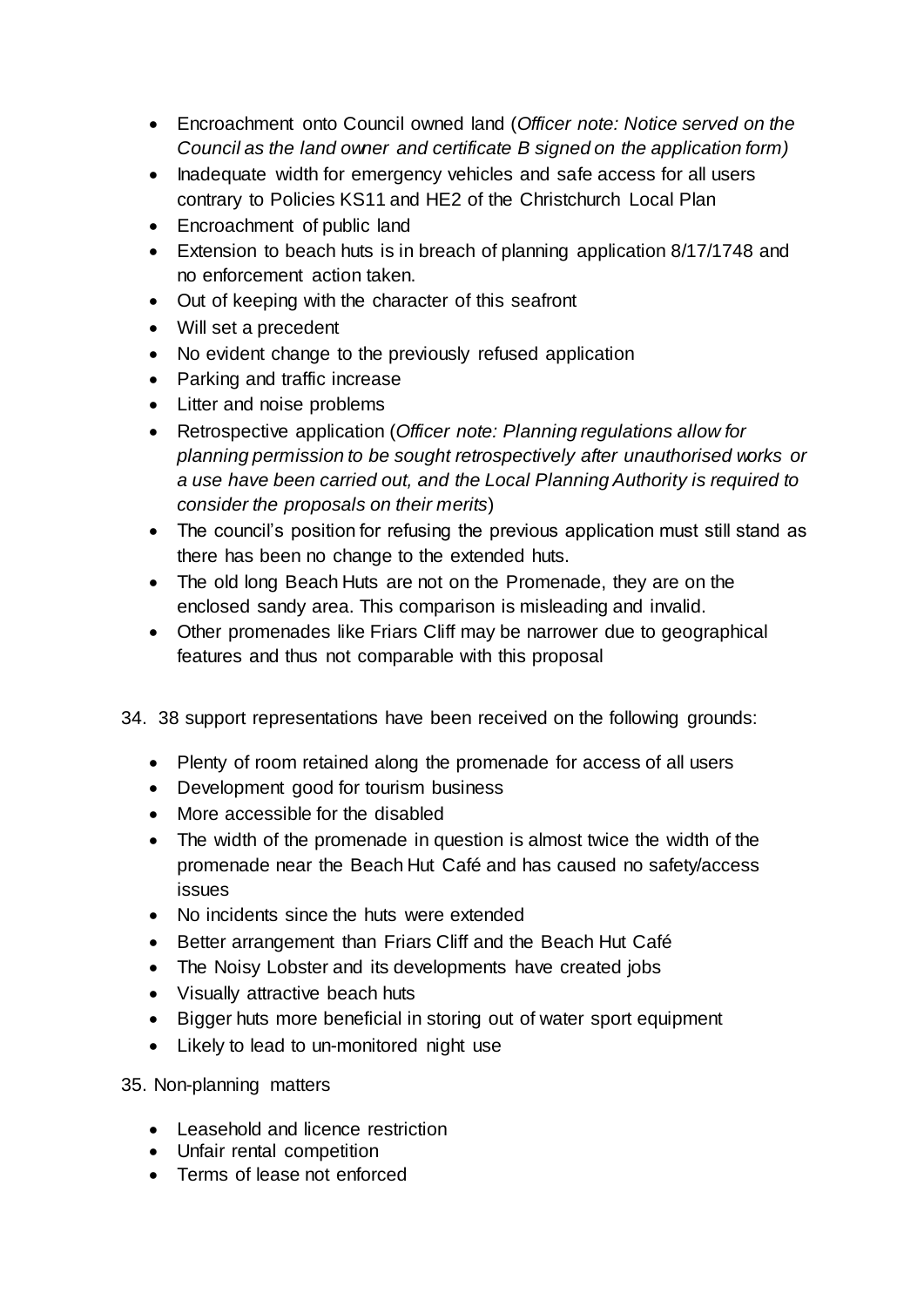# **Key Issue(s)**

36. The key issue(s) involved with this proposal are:

- Principle of the development
- Access and use of promenade
- Impact on character and the Conservation Area
- Flood risk
- 37. These issues will be considered along with other matters relevant to this proposal below.

## **Policy context:**

- 38. Section 38(6) of the Planning and Compulsory Purchase Act 2004 states that planning applications must be determined in accordance with the development plan for an area, except where material considerations indicate otherwise. The development plan in this case comprises the Christchurch and East Dorset Local Plan and saved policies of the Christchurch Local Plan 2001.
- 39. The following policies are of particular relevance in this case:

## 40. **Christchurch and East Dorset Core Strategy 2014**

- KS1: Presumption in favour of sustainable development
- KS2: Settlement Hierarchy
- KS11: Transport and Development
- HE1: Valuing and conserving our historic environment
- HE2: Design of New Development
- HE3: Landscape Quality
- ME6: Flood management, mitigation and defence

**Christchurch Borough Council Local Plan (2001) saved policies**

- BE4: New development in Conservation areas
- ENV9: Development in the Coastal Zone

## 41. **Supplementary Planning Documents and guidance:**

Mudeford Quay Conservation Area Appraisal & Management Plan (2008) Christchurch Borough-wide Character Assessment (2003)

## 42. **The National Planning Policy Framework (2021)**

Section 2 – Achieving sustainable development Paragraph 11 – "Plans and decisions should apply a presumption in favour of sustainable development…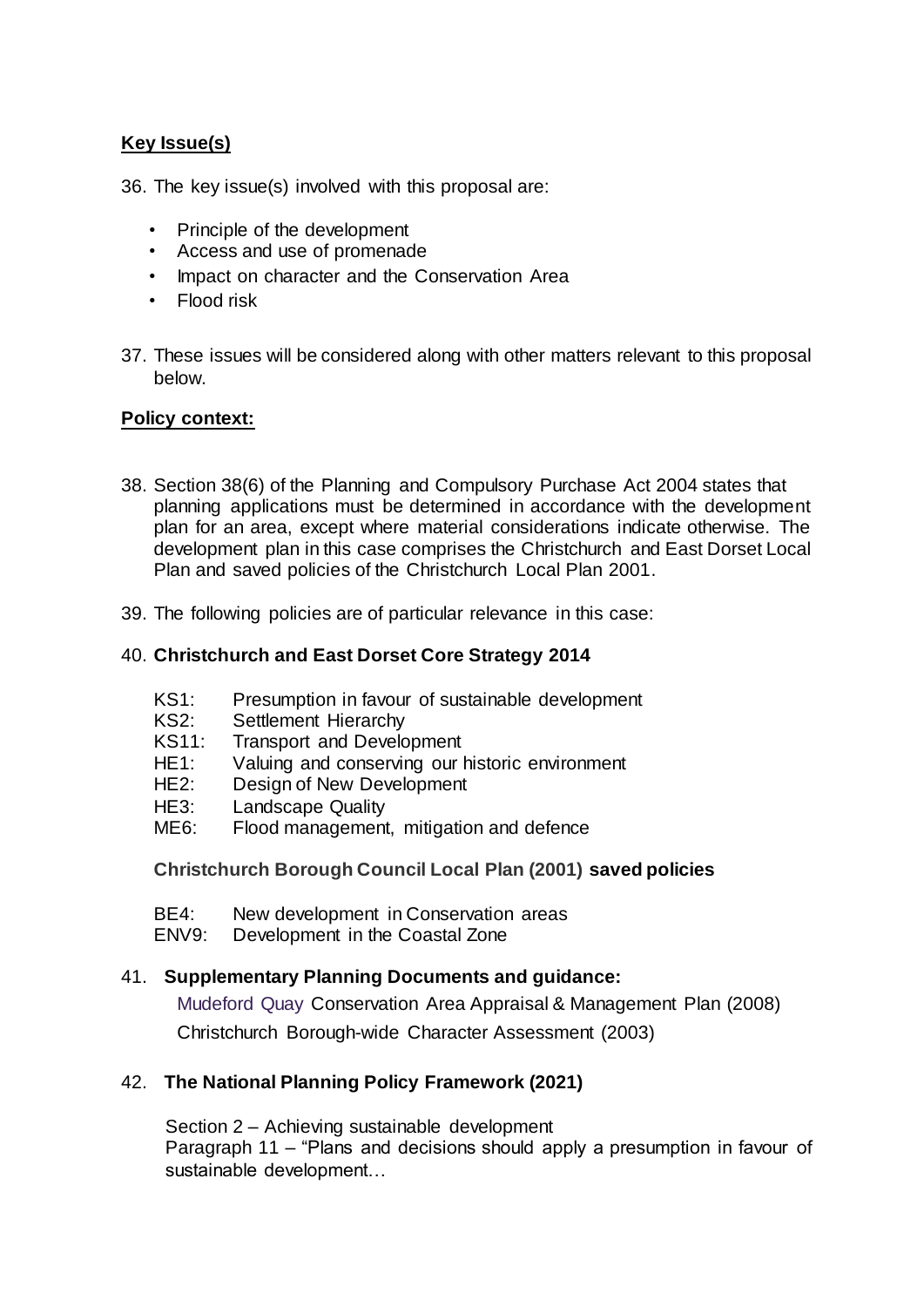For decision-taking this means:

(c) approving development proposals that accord with an up-to-date development plan without delay; or

(d) where there are no relevant development plan policies, or the policies which are most important for determining the application are out-of-date, granting permission unless:

(i) the application of policies in this Framework that protect areas or assets of particular importance provides a clear reason for refusing the development proposed; or

(ii) any adverse impacts of doing so would significantly and demonstrably outweigh the benefits, when assessed against the policies of this Framework taken as a whole."

43. The following chapters of the NPPF are also relevant to this proposal:

- Section 12 Achieving well-designed places
- Section 15 Conserving and enhancing the natural environment
- Section 16 Conserving and enhancing the historical environment

#### **Planning Assessment**

#### **Principle of development**

- 44. The use of the promenade for the siting of beach huts has already been established. However, the forward extension of huts 63-99 took place over the last couple of years and this application seeks to regularise this situation. As stated by BCP Culture & Destination in the previous application ref no. 8/21/0346/FUL, the provisions of the Lease for Avon Beach allow the tenant to erect beach huts on the promenade.
- 45. Planning permission was granted in 2017 for works to raise and widen the promenade to provide an improved flood and coast protection risk management structure of Avon Beach. The preceding Christchurch and East Dorset Council carried out these works.
- 46. The beach huts are consistent with their seafront location and within an area characterised by numerous similar structures. The extension of the beach huts is acceptable in principle.

#### **Access and use of promenade**

- 47. The extended huts have retained a promenade depth of between 5.3m (to the front of no.63) and 5.7m (to the front of no.99 beach huts).
- 48. Members will recall that when the committee considered App. No. 8/21/0346/FUL, the comments of the highways authority as set out in the committee report were as follows;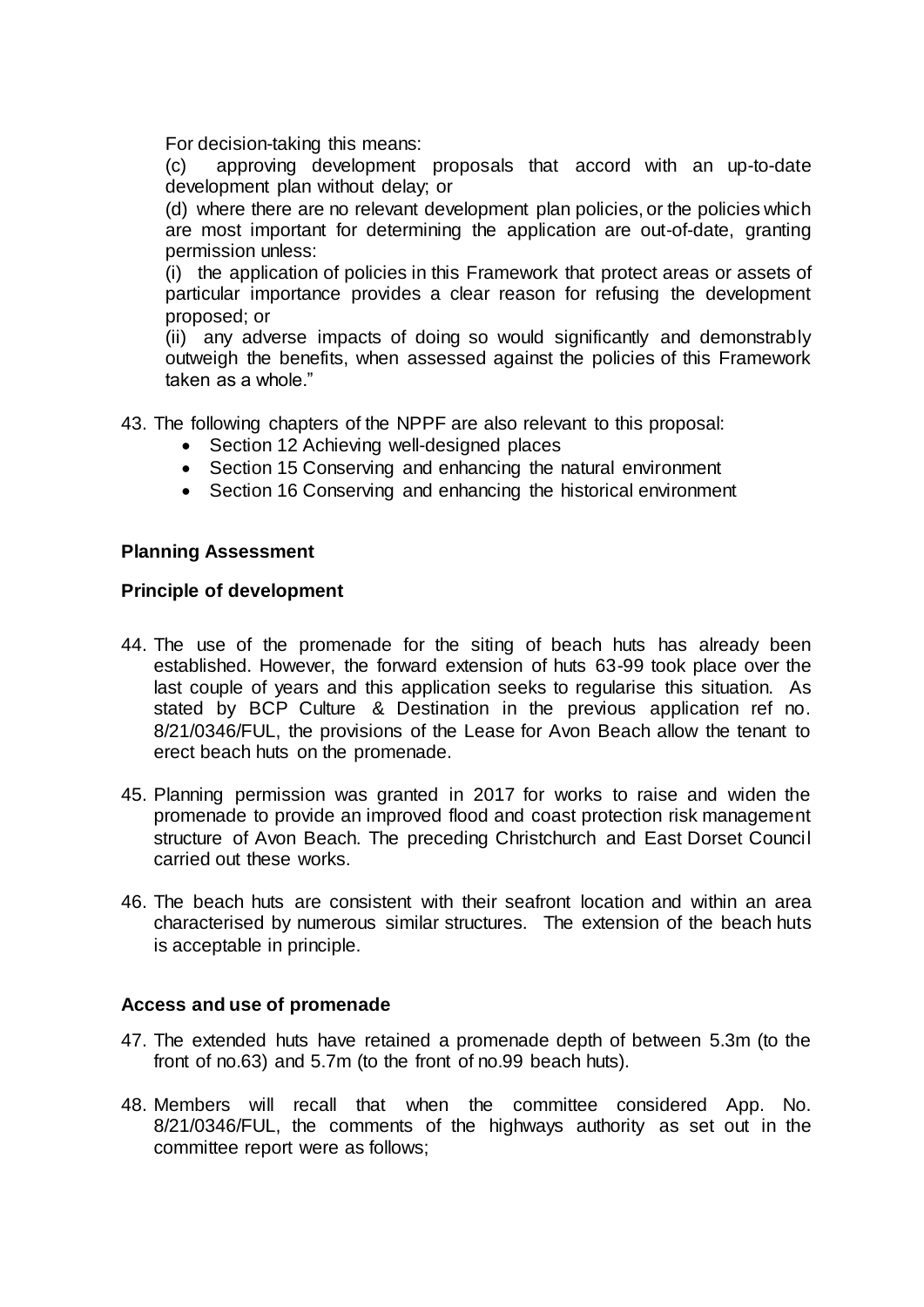"Revised comments received 10/08/21 - The applicant has submitted additional information including a revised Site Plan (Proposed) and a drawing showing an Analysis of the Promenade Width. This information confirms that the proposed 91 development of beach huts no. 23 to 63 will result in a width ranging between 5.0-5.6m for the section of promenade fronting the huts. A minimum available width of 5m is considered sufficient for the free flow of pedestrians and maintenance vehicles and does not preclude emergency service vehicles including fire engines. Pursuant to paragraph 111 of the NPPF (2021), the residual cumulative impact of this proposal is not considered to have a severe impact on the operation of the local highway network nor the safety of its users and is therefore acceptable."

- 45. The has therefore been a fundamental change in the highways authority's position between the previous application and the current proposal. Whilst there are now two separate proposals; this scheme to retain the existing unauthorised beach huts and 8/21/1040/FUL for the forward extension of beach huts 23 – 62, the details of both proposals are unchanged from the earlier refusal. The highways authority (HA) have objected to both applications.
- 46. There has been no material changes to the site since the previous application. There has been no changes in planning policy since the previous application. There are therefore no material changes in circumstances since the consideration of the earlier application.
- 47. In the report to members in respect App. No. 8/21/0346/FUL back in Sept. 21, officers advised;

"Currently, the promenade is not a Definitive Public Right of Way or classified as Public Open Space under the Local Plan. BCP Rights of Way have stated that the '*nearest Public Footpath to the proposed beach hut development is E61/24, which passes along the raised path behind the beach huts, therefore the proposed development is not anticipated to affect Public Rights of Way. The objections relating to the status of the promenade also having a Public Right of Way designation refers to its status as European Long Distance Path E9, however this designation does not confer any public right of access, it is a promotional title only'.* The possible status of the promenade as a public right of way would be a separate process to the determination of this planning application."

48. The promenade in front of the proposed beach huts is not designated as public bridleway or a BOAT (Byway Open to All Traffic), nor is part of the public highway and therefore there would be no legal right to cycle along this part of the promenade.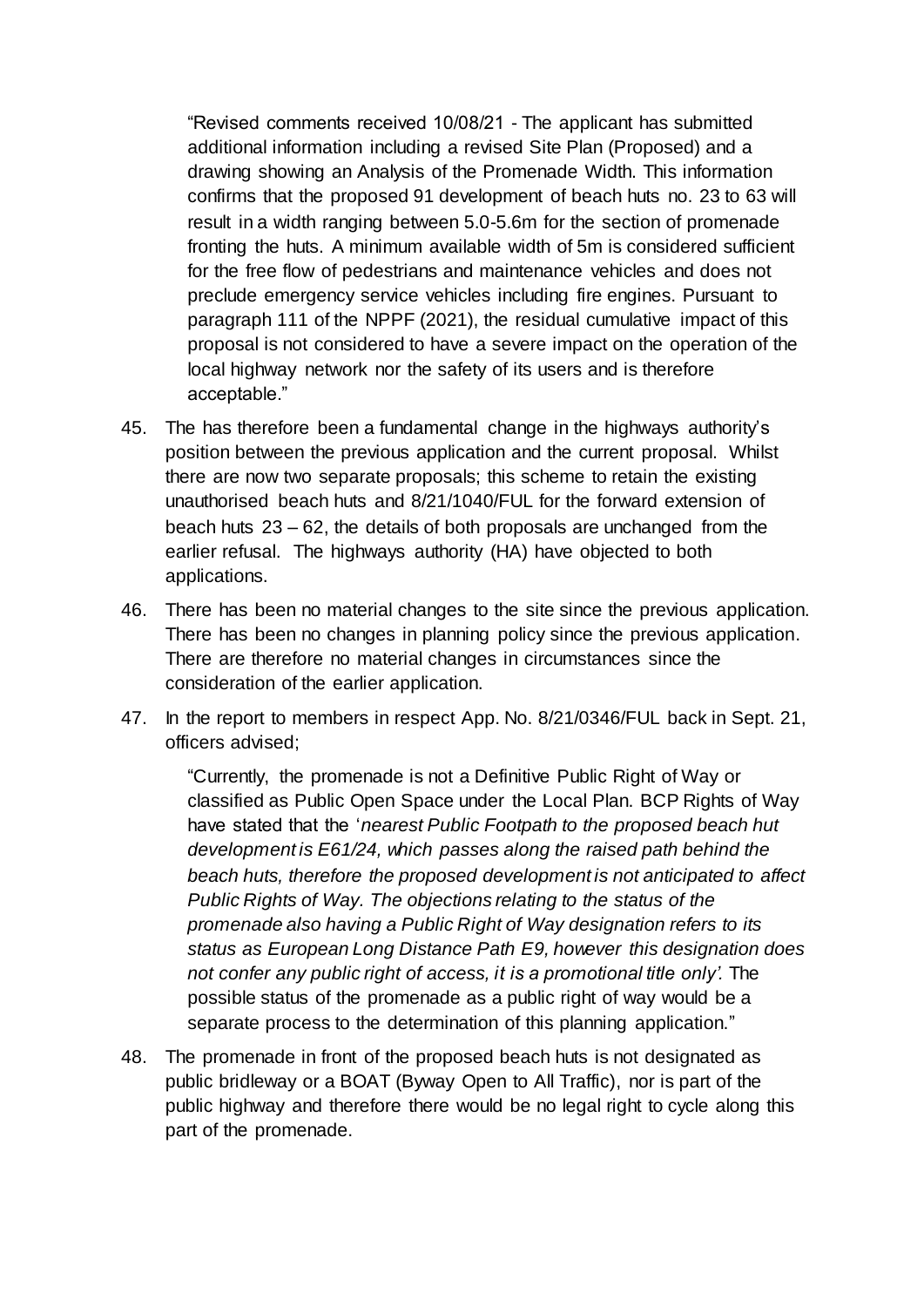- 49. It is an objective (#6) in the Local Plan to reduce congestion in key locations, by reducing the need to travel and encouraging public transport use, walking and cycling as alternatives to the car. Policy KS9 seeks walking and cycling improvements within and between the urban areas and enhancement and protection of the existing rights of way network and trailways to provide off road walking and cycling links between suburban and rural areas. Policy KS11 seeks to provide safe, permeable layouts which provide access for all modes of transport, prioritising direct, attractive routes for walking, cycling and public transport.
- 50. There is no planning policy within the current development plan to protect specific promenade widths in order to support cycling along the site. There is similarly no policy within the BCP Council Parking Standards Supplementary Planning Document (January 2021) requiring a specified promenade width within the application site.
- 51. There is no evidence that the section within the promenade is promoted for cycling. There are "Cyclists Dismount" signs outside the Avon Beach public toilets. The Council's Area Cycle Map [Area Cycle Map](https://www.gettingabout.co.uk/Cycling/Cycling-docs/BCP-Area-Cycle-Map.pdf) (see Background Papers) do not show the promenade below Avon Run Road as a cycle route. This corresponds with the data on [Open Cycle Map](https://www.opencyclemap.org/) (Background Papers) which similarly shows both the promenade and the path above cliff top as pedestrian routes. Your officers have not been able to identify data showing the international [E9 Walking Route](https://ldwa.org.uk/ldp/members/show_path.php?path_name=E-Route+9+UK+Section+Plymouth+to+Dover) (Background Papers) as following the promenade. Available evidence points to the route following the public right of way to the north along the clifftop.
- 52. The HA's comments refer the Council's [Seafront Strategy](https://haveyoursay.bcpcouncil.gov.uk/bcp-seafront-strategy) (see Background Papers). This document has not been adopted by the Council. A Final Draft is due to be presented for adoption by Cabinet in March 2022. Whilst forming part of the Council's strategy for the seafront, it would not have the status of a Supplementary Planning Document or Supplementary Planning Guidance as part of the development plan. It has the potential to be a material consideration in determining applications but as it would not form part of the development plan, the weight to be attached to the document would be limited. As the document is yet to be adopted, the weight to be attached to it in the planning process is very limited.
- 53. The strategy as currently drafted places the site within the Avon & Friars Cliff Beaches character area which the document characterises as

"Vibrant family beaches at the heart of Christchurch Bay, a zone for traditional seaside holidays at a more relaxed pace and scale."

54. The document further notes that;

"The beach and promenade at Friars Cliff are backed by a large number of day huts which are privately owned and well used which helps give this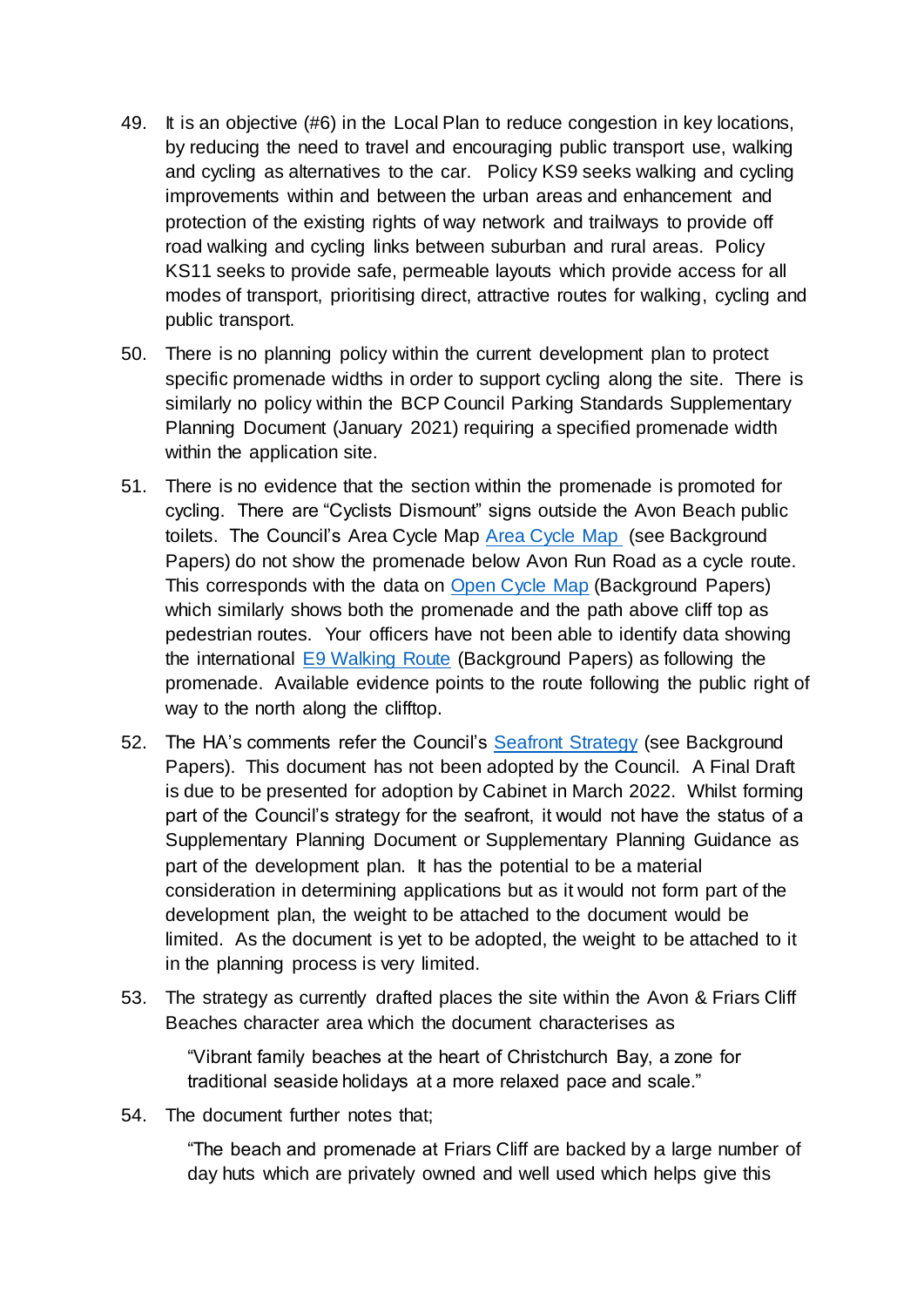area of the coast a village community feel. The café/restaurant and public toilets are popular with visitors."

- 55. The draft Seafront Strategy supports amongst other items;
	- Enhancing cycle route connectivity across cliff top to Highcliffe where practical
	- Co-ordinated programme of investment in beach huts, including 'super huts' at Friars Cliff
	- Exploring potential for additional day use beach huts at Friars Cliff
- 56. The Seafront Strategy does not contain any policy to retain specific promenade widths in order to promote cycle usage. Notwithstanding its limited weight in the planning process, the proposals are nonetheless in accordance with the Seafront Strategy.
- 57. As there is no evidence that the promenade is part of the public highway, is arguable whether its use falls within the legitimate scope of the authority to comment on this in respect of the application. The highways authority recommendation is based on a position that the promenade in front of the extended beach huts is a shared-use (cycling and pedestrian) route and that the level of activity warrants ensuring a minimum effective width of 5m-5.5m along the promenade. However, your officers have been unable to substantiate this position in relation to the use of this part of the promenade as a shared-use path. There is also currently no evidence of the extent of usage of the route by either pedestrians or cyclists. As acknowledged by the highways authority, there is no vertical feature greater than 600mm abutting the path.
- 58. There is therefore difficulty in substantiating the highways authority's position that the 5m-5.5m width standard should be applied to the promenade within the application site.
- 59. In addition, the highways authority concern is that beach huts users may spill on the promenade with tables and chairs and other paraphernalia, further reducing the available width of the promenade to users. However, these are proposed extensions to existing beach huts. It was noted in the previous report to members that the prospect that beach hut users could obstruct the promenade is a pre-existing issue (para. 35) and this remains the case.
- 60. Whilst it is recognised that the forward extension of the beach huts will reduce the space for people to use the promenade, there is no policy position or other material consideration evidence to support the necessary protection of a certain width of the promenade within the application site. There is therefore no direct evidence of the proposals unacceptably compromising the use of the promenade. It is noted that on the previous application, the BCP Tourism Liaison Officer in the previously refused application ref no. 8/21/0346/FUL was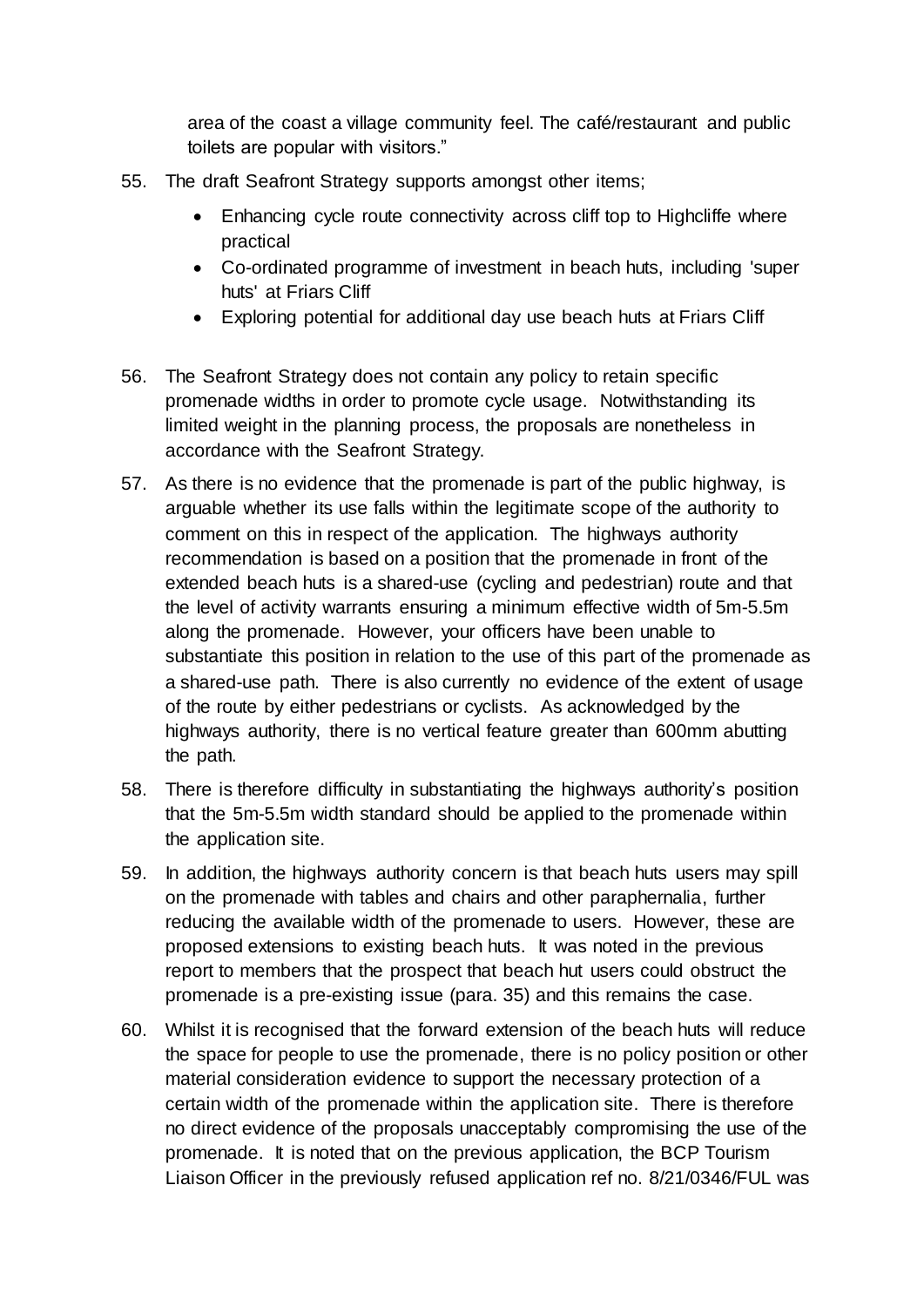satisfied with the proposals as long as access is maintained the scheme is acceptable (para. 29).

- 61. It is considered that the minimum width of 5.3 metres to the front of the huts 63 -99 is sufficient to ensure unobstructed access for pedestrians, mobility scooters, wheelchairs and pushchairs and provide adequate emergency access. In accordance with section 149 Equality Act 2010, in considering this proposal due regard has been had to the need to (1) eliminate discrimination, harassment, victimisation and any other conduct that is prohibited by or under this Act; (2) advance equality of opportunity between persons who share a relevant protected characteristic and persons who do not share it; and (3) foster good relations between persons who share a relevant protected characteristic and persons who do not share it.
- 62. The proposals therefore do not affect the public highway and do not affect a public right of way. As the proposals relate to extending existing beach huts, it is not considered that this would result in significant traffic generation which would adversely impact on the capacity or safety of the wider highway network. The site is in an accessible, sustainable location, accessible by a range of transport modes. In the absence of policy support for the highways authority's position, it is considered that the proposals will have an acceptable impact on highway safety and complies with Policies KS9 & KS11.

## **Impact on character and the Conservation Area**

- 63. The existing huts are of a traditional beach hut form with pitched roofs and a single door on the front elevation. Their overall roof height is not being altered as part of the proposals. Three pastel colours has been used in green, blue and pink/cream. It is considered the extended beach huts will not disrupt the rhythm and pattern of development along this section of the promenade and it is not considered the huts would have a detrimental impact on the visual amenities of this coastal setting. The existing extended huts do not appear intrusive along the promenade and the proposed beach huts to be extended would not result in an increase in their dominance along this section of the beach and promenade. They are entirely consistent with the character and appearance of the area.
- 64. The beach huts lie within the Mudeford Quay Conservation Area. The preceding Council's Conservation Area Appraisal (CAA) identifies important trees in this part of the Conservation Area but does not identify any other features of note. There are no listed buildings, no locally listed buildings and no buildings positively contributing to the Conservation Area identified in the CAA within this part of the Conservation Area. The Character Areas defined in the Appraisal excludes this part of the Conservation Area. In the Boundary Revisions section (p. 45), the Appraisal advises;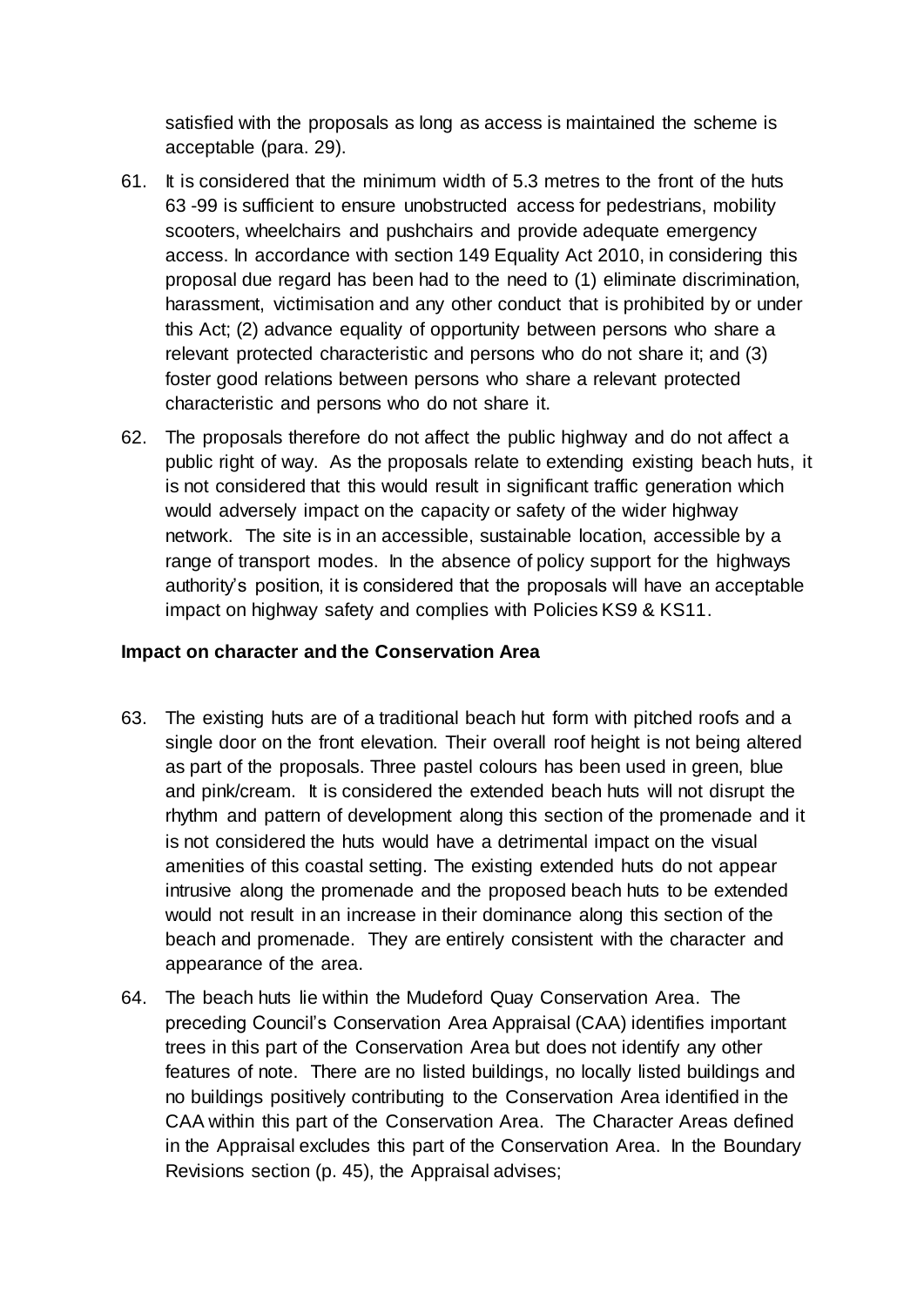"The Council may wish to consider protecting many of the significant trees along Avon Run Road and the promenade with Tree Preservation Orders, either as a blanket designation or individually for specimens of particular quality. This would then permit the removal of Avon Run Road and the promenade from the conservation area, the current purpose of which seems only to protect these trees."

- 65. Consequently, the significance of the heritage asset in the vicinity of the site relates to the mature trees along Avon Run road providing a sylvan backdrop to this coastal locality. The proposals have no impact on these trees which lie to the north of the site and on higher ground as confirmed by the Tree Officer. Therefore the extension to the size of the beach huts would preserve the character and appearance of the Mudeford Quay Conservation Area, thereby complying with the statutory test. The scheme results in less than substantial harm to the heritage asset. Applying the guidance in paragraph 202 of the National Planning Policy Framework (2021), this impact must be weighed against the public benefits of the proposal including, where appropriate, securing its optimum viable use. The scheme will result in significant public benefits in supporting the use of the seafront and in this case the public benefits are considered to outweigh any impact to the heritage asset.
- 66. The proposal is considered to comply with policy HE1 & HE2 of the Local Plan and paragraph 197 of the NPPF. In reaching this decision the Council has had due regard to the statutory duty in Section 72 of the Planning (Listed Buildings and Conservation Areas) Act 1990 which states that "with respect to any buildings or other land in a conservation area, … special attention shall be paid to the desirability of preserving or enhancing the character or appearance of that area."

## **Flood risk**

67. The site does lie within current flood zone 2 and also within future flood zone 3a for 2093 and 2133. However, beach huts would fall under water compatible development (water-based recreation – excluding sleeping accommodation) as set out in Table 2 of para 066 of the Planning Practice Guidance for flood risk and therefore are considered appropriate within the flood zone. The BCP Lead Flood Authority was consulted and no objection to the proposed development was raised. The scheme therefore complies with Policy ME6.

## **Planning Balance**

- 68. The council encourages sustainable development. This seeks to strike a balance between the economic benefit of the development, the environmental impacts and the social benefits derived by the provision of recreational and amenity facilities.
- 69. The scheme provides economic and social benefits from encouraging and facilitating trips to the beachfront, supporting its role in providing outdoor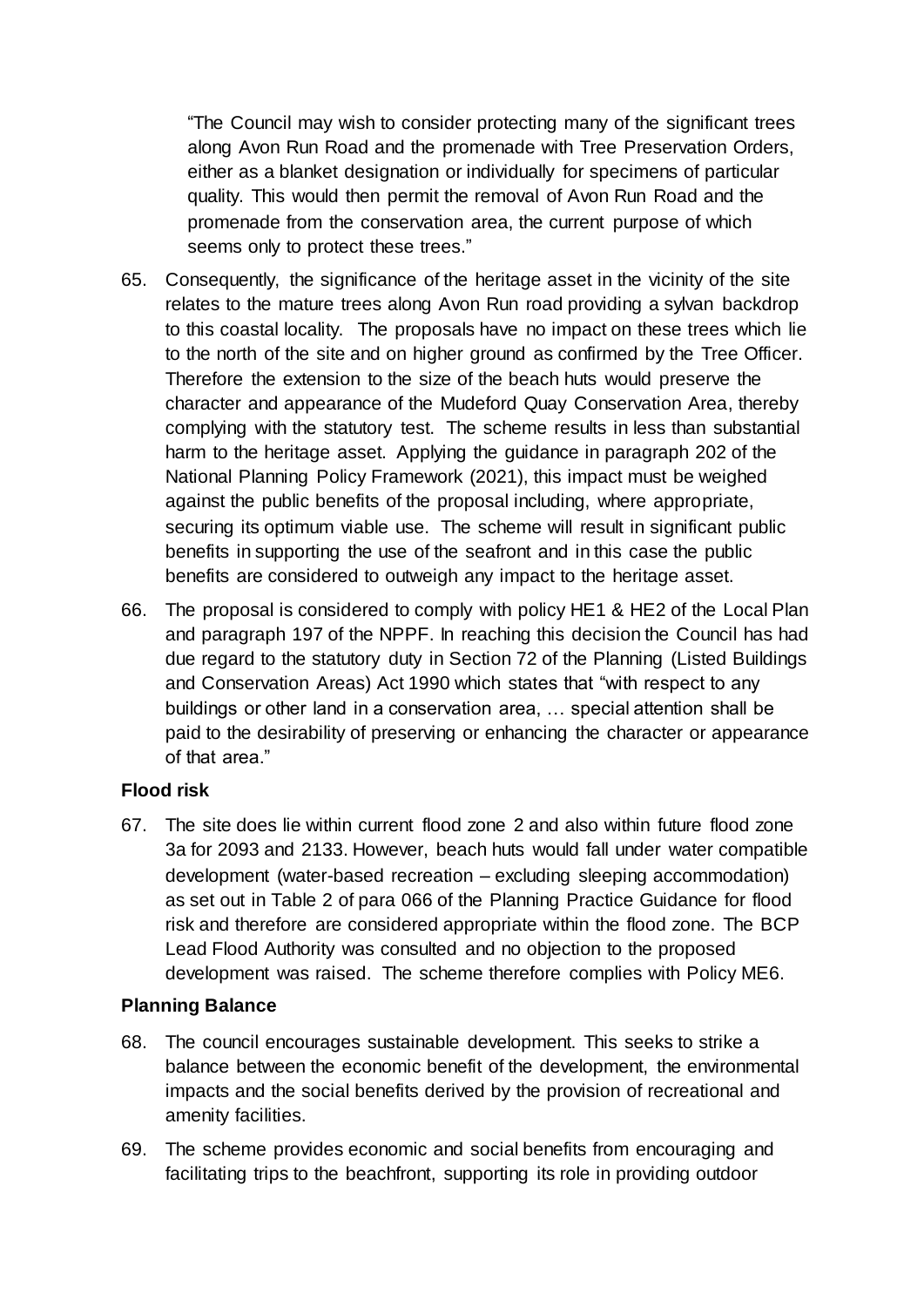recreation to residents and visitors alike. This supports spend at existing local businesses at the beach, supporting local employment.

- 70. Notwithstanding the previous decision of the committee, the scheme is wholly consistent with the character of the area and causes no harm to its appearance. It is acceptable in relation to flood risk.
- 71. Notwithstanding the previous decision by members, the scheme does not result in unacceptable harm to highway safety for the reasons explained above. The environmental impacts are therefore neutral. Policy ENV9 is a saved policy from the 2001 Local Plan. This requires proposals do not prejudice existing or proposed public access to the water or beach. The scheme complies with this. The Policy requires schemes respect the scale and character of neighbouring buildings and landscape features and ensure that the existing skyline is not broken and also that proposals do not detract from the visual dominance of the cliffs. The scheme complies with this. The Policy also requires trees, geological features and coast protection works to be respected. The scheme complies with this.
- 72. It is considered the proposal complies with the Development Plan as a whole and is in accordance with the relevant up to date Development Plan policies and is sustainable development which as per para 11c) of the NPPF 2021 means it should be approved without delay.

## **Recommendation:**

73. Grant, subject to the following conditions:

## **Conditions:**

1. The development hereby permitted shall be carried out in accordance with the following approved plans:

6058-WLA-A1-XX-DR-A-0201 Location & Block Plan 6058-WLA-A1-XX-DR-A-0210 Existing Site Plan 6058-WLA-A1-XX-DR-A-0211 Proposed Site Plan 6058-WLA-A1-XX-DR-A-0215 Analysis Of Promenade Width 6058-WLA-A1-XX-DR-A-0213 Existing/Proposed Plans & Elevations

Reason: For the avoidance of doubt and in the interests of proper planning.

## **Background Papers**

## **Case File ref 8/21/1068/FUL**

- **1. App. No. 8/21/0346/FUL committee report 23.09.21.**
- **2. BCP Draft Seafront strategy <https://haveyoursay.bcpcouncil.gov.uk/bcp-seafront-strategy>**